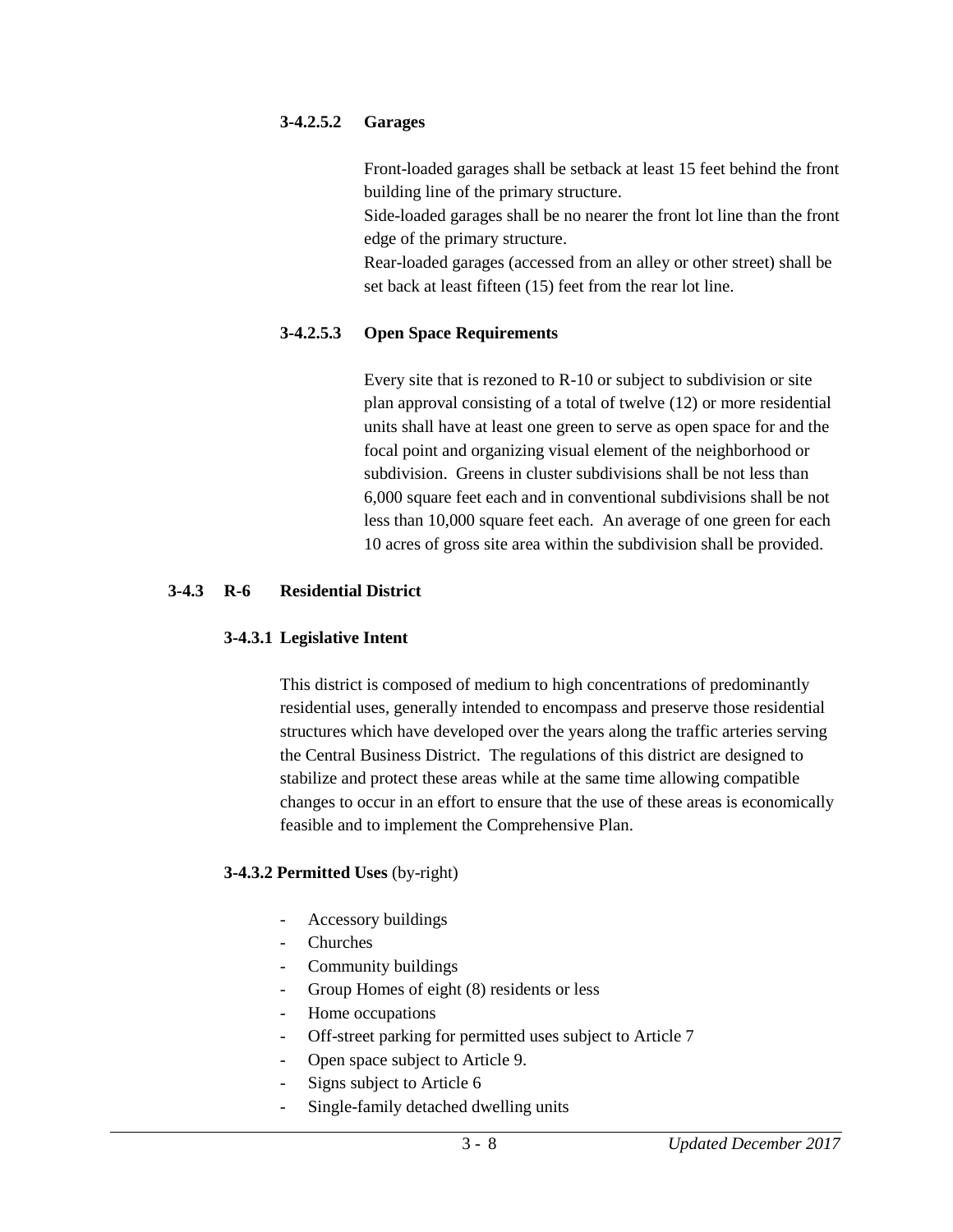- Utilities related to and necessary for services within the Town, including poles, wires, transformers, telephone booths, and the like for electrical power distribution or communication service, and underground pipelines or conduits for local electrical, gas, sewer, or water service, but not those facilities listed as requiring a special use permit

### **3-4.3.3 Permissible Uses** (by special use permit upon approval of Town Council)

- Active and passive recreation and recreational facilities.
- Bed and breakfast.
- Child care center, day care center or nursery school.
- Clubs
- Dwellings in an accessory building.
- Dwelling units, Two-family
- Dwellings, three or four family structures
- Family care homes or foster homes
- Hospitals and clinics.
- Libraries.
- Nursing Homes
- Offices, business and professional.
- Parks and playgrounds.
- Schools.
- Swim and tennis clubs.
- Tea rooms.
- Traditional Neighborhood Developments
- Treatment plants, water storage tanks, major transmission lines or pipelines, pumping or regular stations, communications towers, storage yards and substations, and cable television facilities and accessory structures.

#### **3-4.3.4 Lot and Yard Regulations**

|                             | <b>Minimum</b> | <b>Minimum</b>     | <b>Maximum</b>        | <b>Minimum Setbacks</b> |                  |          |
|-----------------------------|----------------|--------------------|-----------------------|-------------------------|------------------|----------|
| <b>Use</b>                  | Lot Size       | Lot Frontage       | Lot Coverage          | Front                   | Side             | Rear     |
|                             | (sq. ft.)      | (at front setback) | (impervious surfaces) |                         |                  |          |
| Single-Family Dwelling      | 6,000          | 55 ft.             | 65%                   | 20 ft.                  | 8 ft.            | $20$ ft. |
| Two-Family Dwelling         | 9,000          | 65 ft.             | 75%                   | $20$ ft.                | $15 \text{ ft.}$ | $20$ ft. |
| Three-Family Dwelling       | 12,000         | 75 ft.             | 80%                   | 20 ft.                  | $15 \text{ ft.}$ | 20 ft.   |
| <b>Four-Family Dwelling</b> | 15,000         | 85 ft.             | 80%                   | 20 ft.                  | $15$ ft.         | $20$ ft. |
| <b>Other Permitted Uses</b> | 6,000          | 55 ft.             | 65%                   | 20 ft.                  | $15$ ft.         | $20$ ft. |